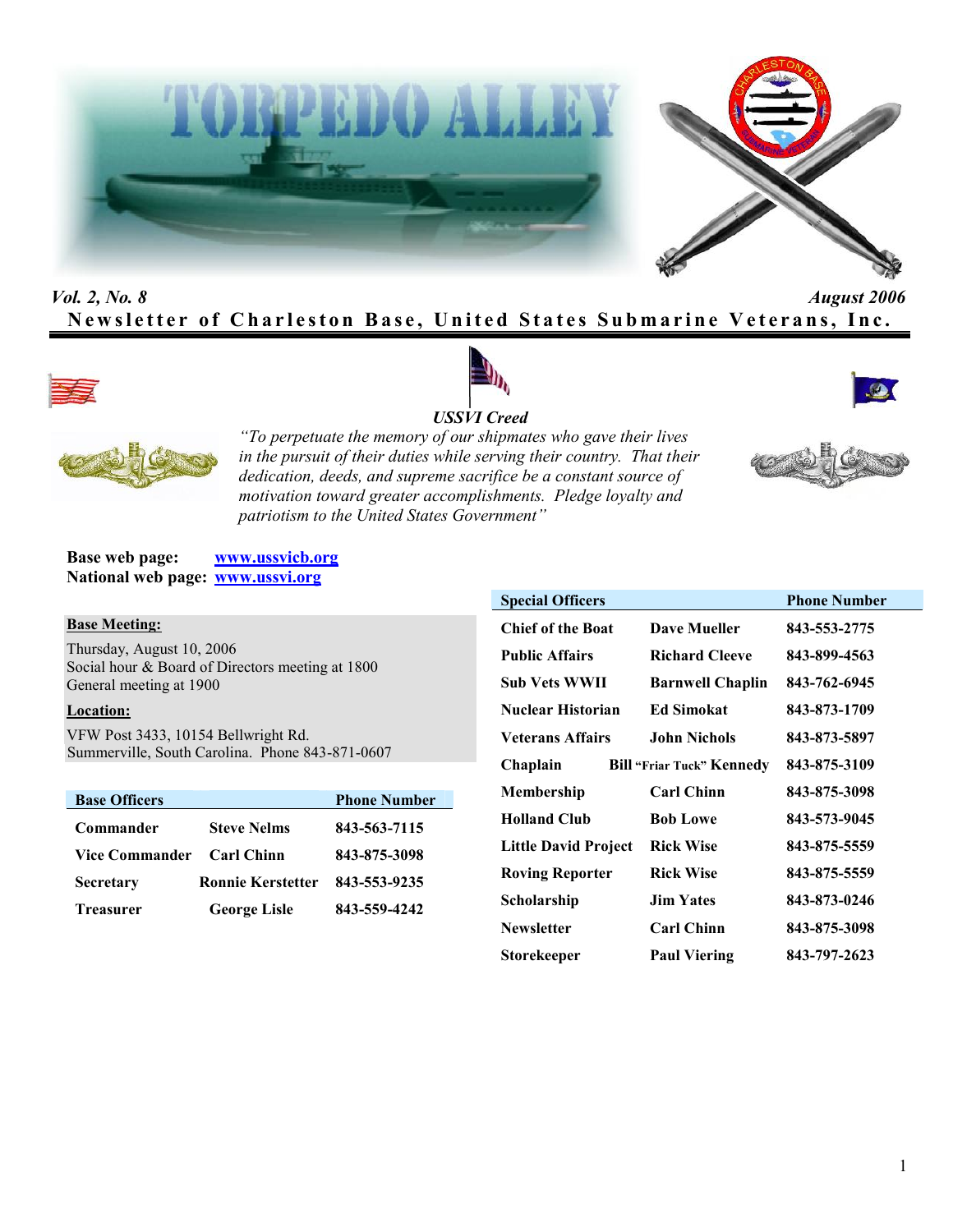#### **Minutes of the July 2006 meeting**

**Opening Ceremony**: Base Commander, Steve Nelms, calls to order. Quorum was present and the meeting was commenced at 1900.

**Introductions**: Seven new persons were introduced; Kyler Smith, John Martin, Joe Gawronski, Kenith Sharp, Warren Worscher, Rick Waller, and Chuck Lester. Welcome aboard.

**Treasurer**: Financial report was given by George Lisle. Scholarship fund has \$605.55. There is \$6,457.69 in the checking account.

**Secretary**: Ronnie Kerstetter asked for a motion to approve the meeting minutes from last month as presented in the July newsletter. A motion was made and seconded; no discussion. Minutes approved.

**Storekeeper**: Paul Viering reported that nametags can be ordered for \$6. The tags have your name, dolphins, Charleston Base. Also those who want gold dolphins, I found the outside window decal, I also have these in silver (outside only). Dolphin ties are no longer available the supplier has stopped making these ties.

**Chaplain**: Bill Kennedy gave the following report. John Kratz had heart problems and is at home. Vernon Freshour's wife Margaret died, sent a card, she lived in Kansas. Randy Bognar had both knees operated on. Randy is here tonight. Karl Humbertson's wife Rose died, sent memorial to St. Timothy's Lutheran Church in Goose Creek. Five Sub Vets attended Bob Swain's memorial service last Saturday in Santee. Bill Kennedy presented the Swain family with a shadowbox from Sub Vets Charleston Base. Lee Allison is in the Veteran's hospital in Charleston for an ulcer. He had a blood transfusion yesterday.

Bill Buxton's wife has lost eyesight in her left eye.

**Public Affairs**: Richard Cleeve has added pictures of the convention to the website.

**Sub Vets WWII**: Neither Barney Chaplin or Lee Allison was present. Stacy Powers commented that Sy Maybie was elected president of the Swamp Fox Chapter at their last meeting at Ryan's. Sy was away on vacation in Michigan.

**Veteran's Affairs**: John Nichols shared the following information: The Tricare user fee may try to increase again. Be prepared to write and e-mail your concerns when the time comes. Also the VA has a warning "phishing alert" for the web (unwanted persons trying to get your personal information). Do not give out any of your personal information over the web.

**Steering Committee:** No report.

The party, the party went off real well. The food was excellent. Richard Sparger was in charge and we thank him and all the guys the helped to set up and with all the little tasks. As always we did not run out of beer. It was a hot day, really hot and a lot of times in the summer people don't show like they do for the hog roast and oyster roast. We had 160 people that replied by RSVP that they were going to show, but only 125 showed up. Consequently we have a little extra meat. Gerry Farr, one of our members, donated a freezer. Now we have meat in the freezer which will be used at social nights. So it won't be going to waste. In the future if we run out, we run out. If we have extra we will use it up or give it to the guys that helped put the function on.

Coolers, we bought 2 coolers and used them at the picnic. They worked out real well. But we are still borrowing coolers from people. We need two more of these 8 case coolers, so that we can handle these picnics. I recommend right now that Sub Vets buy two more of these coolers. A motion was made and seconded. Motion approved to buy two more 8 case coolers.

That leaves one more item about the party, and that is the portalets. We rented two at \$69 apiece so that the ladies wouldn't fight standing in line going to the head inside. Well the people didn't use the portalets. Do we need to buy these portalets next time? The COB then read a detailed report to help the Base Commander understand the portalet usage problem.

**Base Commander**: National elections are coming up soon. The big problem is that not many vote and some don't read or understand what they are voting for. Consequently in the past we have given National the authority to raise dues any time they see fit. Only about 15% of the National membership voted in the last election.

The ballots are coming out in the "American Submariner" magazine any day now. I don't want to tell anybody how to vote but we are going to change a little bit how we do this. We will get three or four of us together and see what these proposed amendment and proposed constitution changes will mean to us as a base. We will try to explain it in plain language so that you know what you are voting for when you vote YES or NO for each of these changes. Then you can make you own decision. Please don't vote until we get some word out to you. We might not be as big as the Groton Base, but I can tell you that with our 228 members, we can make a difference.

Now I got to dispel a rumor. We have members here in Sub Vets that are also members of the Fleet Reserve, VFW, American Legion, and the Elks. The rumor is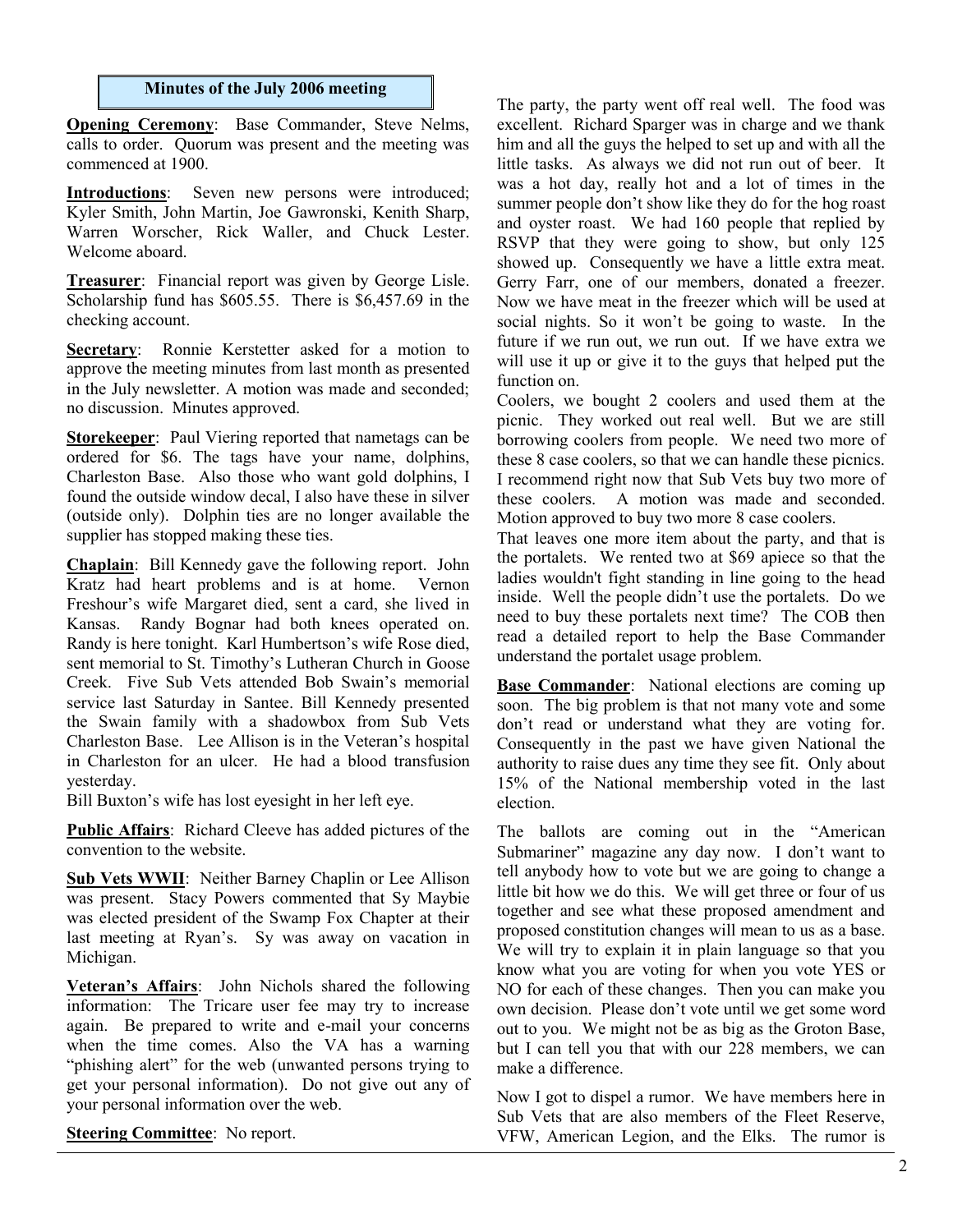#### **Holland Club:** No report.

**Membership**: Carl Chinn reported that we now have 228 members. Which is the highest ever for the Charleston Base, but we have a big number to shoot for. Groton has around 2,000 members. Keep recruiting and bring them in. We have thousands of submariners in the Charleston area.

**Nuclear Historian**: No report.

#### **Scholarship**: No report.

**Fleet Reserve News**: Dave Rein reported that FRA Branch 269 hopes to move into their new building soon. Will need volunteers when the time comes.

**Chief of the Boat**: First of all we have \$195 in the depth charge drawing, so things are looking up. Next up, back by the groceries is a red tip jar. The VFW has provided this food. If you want to eat, put something in the tip jar.

Did everyone sign in? Always sign in. Tonight it will behoove you to sign in. Sometimes we give a little gift out to those that have signed in.

I need a volunteer for the Veteran's Day Ceremony. It's our year to provide the speaker, each year we provide the sound system. We are in this with the Jaycees, Knights of Columbus, and VFW, there is a bunch of us. I need somebody to represent us to go to the meetings. They will have a meeting here at the VFW about two weeks before to make a little plan of action. Bill Erickson agreed to take care of this.

Last meeting we talked about sending flowers to the girl who blew taps at the Memorial Day ceremony. She tried hard and lost it and we wanted her to know that we cared about her. We sent her flowers, a box of candy, and something to tell her that we appreciated her patriotism. A lot of people don't show up now a days. She has been invited to come back next year and do this again.

that we are moving our meeting place from here at the VFW to the Fleet Reserve. We have never discussed this. I CANNOT make that decision on my own. No one or two people can. There are no plans to move anywhere.

#### **Old Business**: None

**New Business**: Stacy Power made a motion that the uniform should include a white shirt and dark tie for memorial services. A discussion followed. The motion was tabled.

Carl Chinn and Paul Viering are on the Christmas Party planning committee. Plans are to have everything catered. No one has to work; no one has to bring a dessert, or set up or anything. Ticket sales will start next meeting. We will have a deadline. Saturday December 2nd is the date of the party. We will start at 17:00; dinner will be served at 18:30. We can stay as long as we like up to midnight. This will be held in downtown Dorchester at a place called Gatherings.

It will hold up to 300 people. Food will be traditional Christmas fare.

The State Ports Authority needs some help and is looking for ex-submariners. Good pay and benefits. Anybody looking for a job see Bill Erickson.

**Good Of The Order**: Jim Eckles thanks everyone that came to the American Legion to talk with the current Nuke School officer class.

The Depth Charge drawing winner was Richard Sparger.

Quart of Absolute vodka winner was Dale Hostetter (#38 on the sign in sheet)

The Base Commander adjourned meeting at 2025.

**\*\* End of the minutes for July 2006 \*\***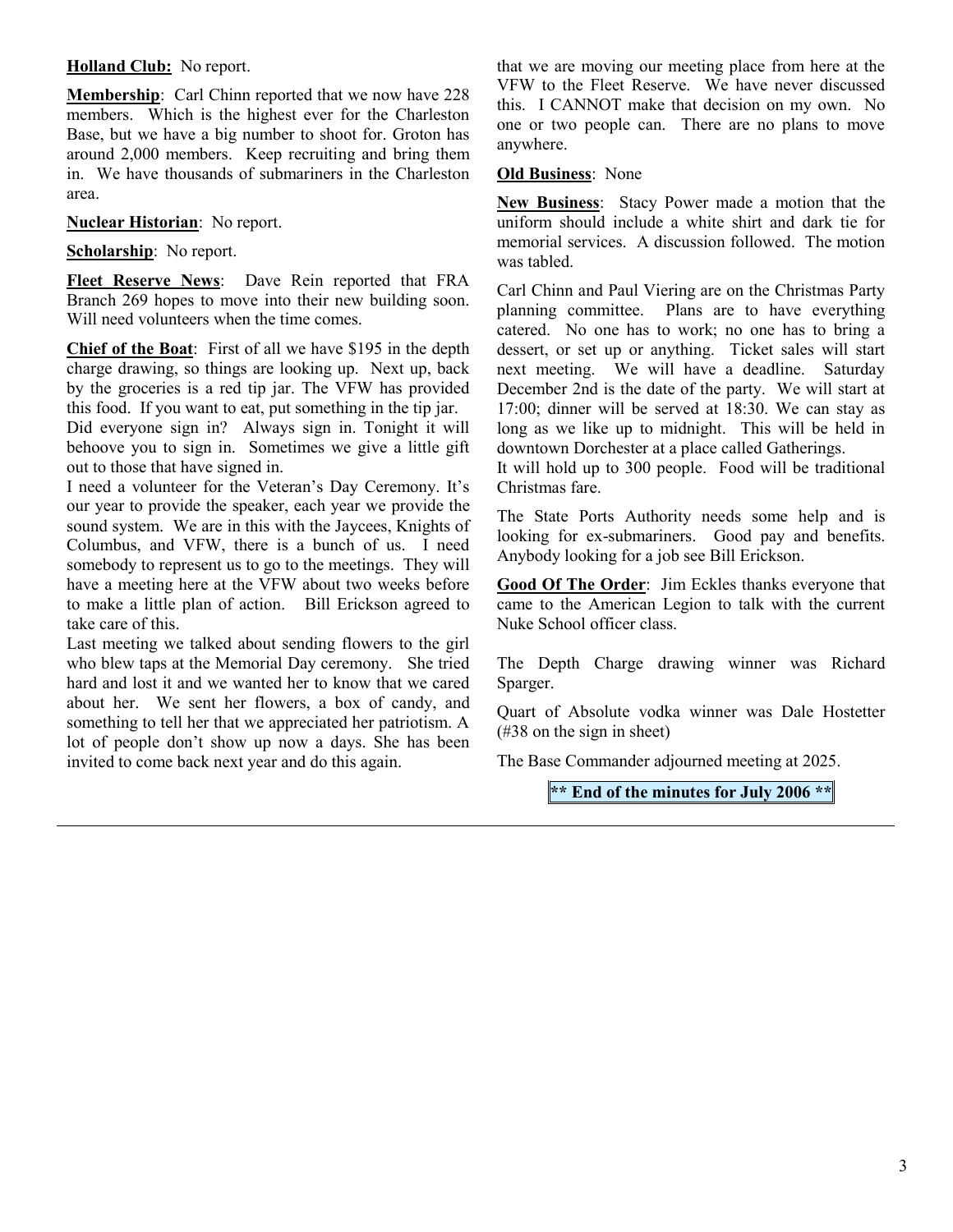#### **Member Photos**

Bill Roberts will be taking pictures at the meeting for those members who have not had theirs taken yet.

#### **From the Base Commander**



Make sure you vote in the upcoming election! Bring your completed ballot to the August meeting. If you can't make the meeting get your ballot to me BEFORE the meeting. Address: 120 Sawdust Lane Dorchester, SC 29437-2547

## **\*\*August Happenings!\*\***

August 10 – Deadline for National ballots. Take your ballot to the meeting on August 10 for tally. If you can't make the meeting, mail to Buddha or give to any member to take to the meeting. Don't forget to write your name in at the bottom of the third page!



#### **FRA News**

The new "Fleet" has a banquet hall (capacity 200+) available for rent for parties, weddings, etc. The introductory rate through December 30, 2006 is \$350. If you know of someone looking to rent, please have them call 843-569-2692 and speak to the Home Manager, Elfie Campbell.

#### **Membership and Dues Information:**

We're up to 229 members! Keep on recruitin'! Time to start thinking about your 2007 dues. If you are unsure of what you owe (regular national or base) please

#### **Admiral "OZ" Scholarship News**

Since the inception of this scholarship to honor the intrepid memory of Admiral Oz, Sub Vets Base Charleston has given \$2,000 to four different scholarship winners. I think that Oz is proud to have his name associated with such a worthy cause. Initially, the money for this scholarship came in the form of generous donations from all of us at the various meetings. Almost instantly, we raised the money for the first scholarship. Our second round of scholarship awards came from a raffle, individual donations and a very generous gift from the McCollum family to honor the passing of Mac.

The McCollum family requested that donations be made to the Admiral Oz scholarship fund instead of flowers for the funeral. This really boosted our scholarship capabilities. We were able to award three \$500 dollar scholarships in one year! This honored the memory of both Admiral Oz and Mac alike.

Currently, it looks as though we will have enough for one scholarship this coming year. We will do a small raffle to try and replenish our funds. Individual members are always welcome to make donations throughout the year or to follow the example set by Mac and his family and ask that donations to the fund be made instead of flowers.

We are doing great things here guys and I know of four of our family members who really do agree. Thank you for supporting this great program. You may contact Jim Yates at 873-0246 at anytime to ask questions or to make donations.

| <b>August Submarines Lost:</b> |               |                 |  |
|--------------------------------|---------------|-----------------|--|
| <b>USS Grunion</b>             | <b>SS 216</b> | August 16, 1942 |  |
| <b>USS S 39</b>                | <b>SS 144</b> | August 16, 1942 |  |
| <b>USS Pompano</b>             | <b>SS 181</b> | August 29, 1943 |  |
| <b>USS Flier</b>               | <b>SS 250</b> | August 13, 1944 |  |
| <b>USS Harder</b>              | <b>SS 257</b> | August 24, 1944 |  |
| <b>USS Bullhead</b>            | <b>SS 332</b> | August 06, 1945 |  |
| <b>USS Cochino</b>             | <b>SS 345</b> | August 26, 1949 |  |

#### **The Final Patrol**

*Lord, this departed shipmate with dolphins on his chest is part of an outfit known as the best. Make him welcome and take him by the hand. You'll find without a doubt he was the best in all the land. So, heavenly Father add his name to the roll of our departed shipmates still on patrol. Let them know that we who survive will always keep*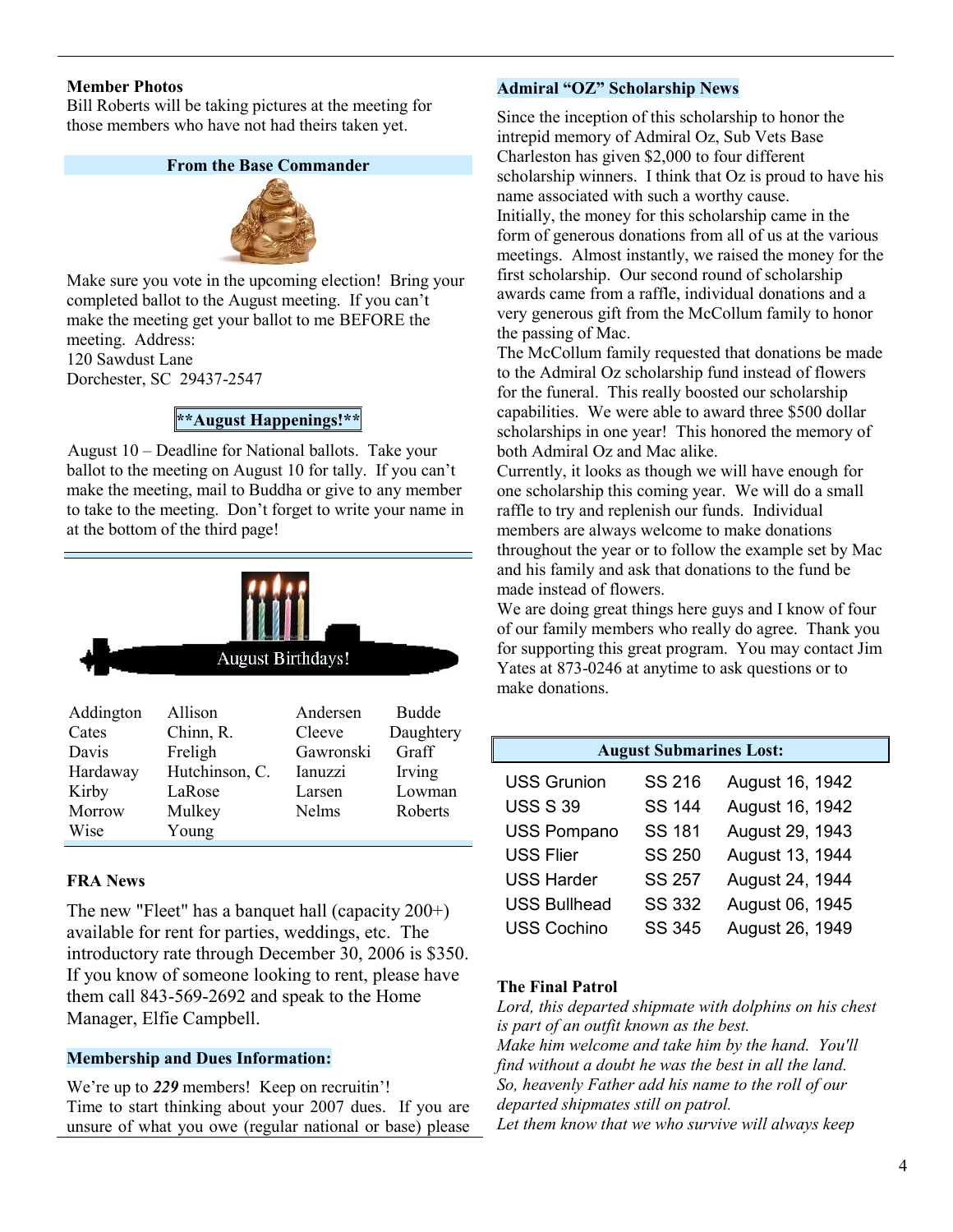ask me! Dues are payable no later than January 1, 2007. Pay early and don't get on the dink list! Annual dues are \$20 for National and \$15 for Charleston Base.

If you have any changes to your membership info (address, phone, e-mail, etc.) please let Carl Chinn know at **chasbasemembernews@sc.rr.com** or **carlc@sc.rr.com** or call 875-3098.



**Public Affairs Announcement Richard Cleeve**

Day two (2) of the Southeastern conference will be on the big TV at the next meeting. Most of it is the golf tournament held at the airbase.

#### *their memories alive.*





#### **Christmas Party Information**

Information on this year's Christmas Party is included at the end of this month's newsletter.

Please take the time to read it carefully. Things are a little different this year. We are planning a great party that everyone will enjoy.

## **Terminology Trivia**

#### *Cup of Joe*

In 1914, SECNAV Josephus Daniels banned alcohol on US Navy ships. From that time on, the strongest drink permitted onboard was coffee. Hence, a cup of coffee became known as a "cup of Joe."

#### *Log Books*

Today, any bound record kept on a daily basis aboard ship is called a "log." Originally, records were kept on the sailing ship by inscribing information onto shingles cut from logs and hinged so they opened like books. When paper became more readily available, "log books" were manufactured from paper and bound. Shingles were relegated to naval museums but the slang term stuck.

#### **Online Sticker Renewal Update**

A simpler method of finding your region to go online for sticker renewal: Instead of using the links in last month's newsletter, simply point your browser to:

https://www.pid.cnic.navy.mil/form2.asp

This will bring you to a screen where you are allowed to choose one of many different regions.

### **VA Survivors Website**

The Veterans Benefits Administration has created a "Survivors" Web site www.vba.va.gov/survivors for

#### **VA Could Share Facilities in Charleston**

Options are being considered for enhanced collaboration between the Medical University of South Carolina (MUSC) and Department of Veterans Affairs, which could include a co-located, joint-use facility in Charleston. The two health care systems already engage in a considerable degree of collaboration: some 95 percent of the physicians working at Charleston's Johnson VA Medical Center also work at MUSC and exchange nearly \$13 million in health services every year. The two organizations are partners in a mutually supported biomedical research facility, the Thurmond/Gazes Biomedical Research Center.

#### **Free Credit Monitoring Withdrawn**

Associated Press | July 20, 2006

WASHINGTON - Free credit monitoring for veterans whose personal information was stolen has been withdrawn, the Bush administration said Tuesday, because the laptop containing their data has been recovered.

In a letter to House Speaker Dennis Hastert, White House budget director Rob Portman said he was canceling his office's request last month for \$160.5 million in additional funding for the Department of Veterans Affairs to provide one year of free monitoring to millions of veterans and active-duty troops. He noted that the FBI had determined with a "high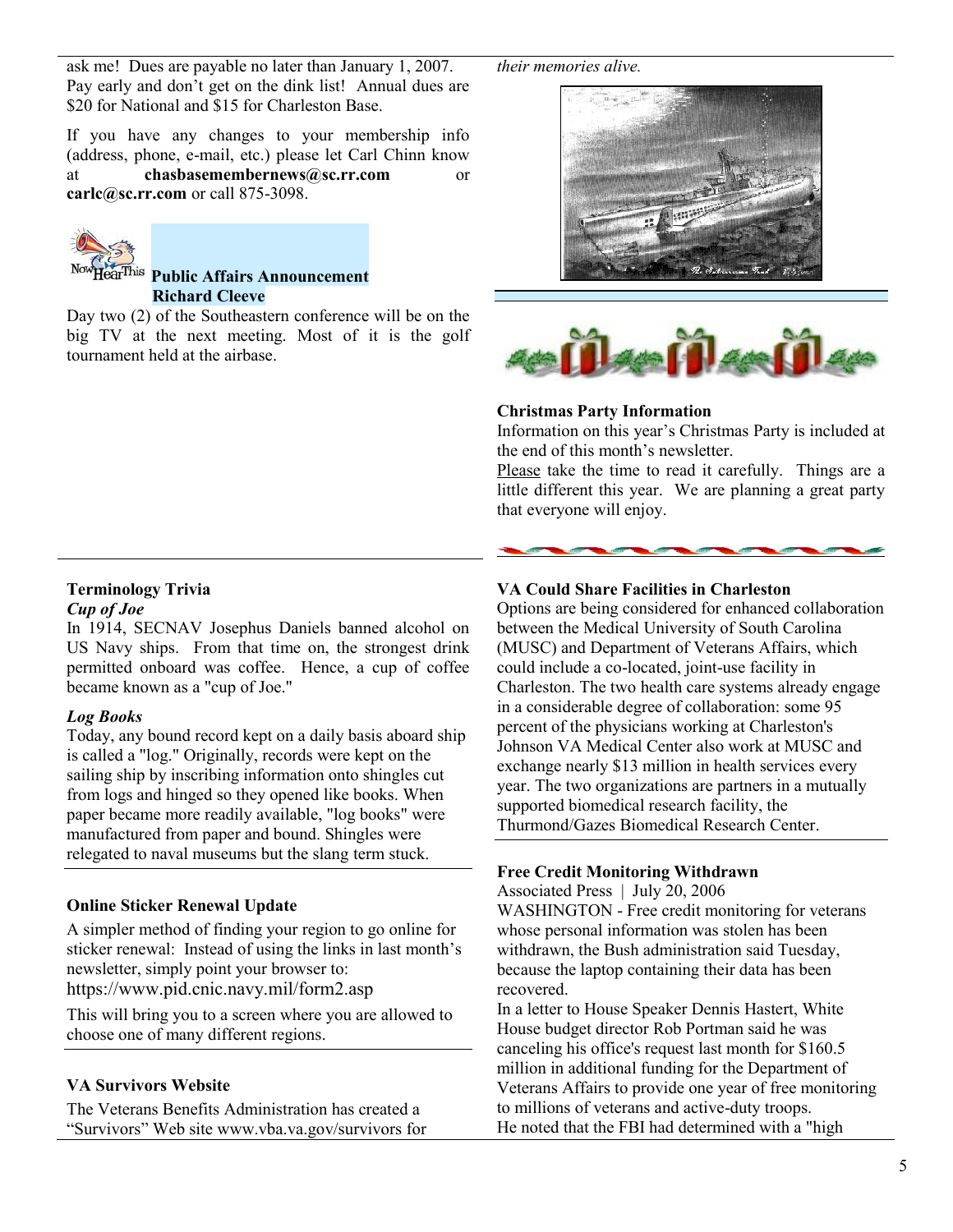spouses and dependents of military personnel who died on active duty and for the survivors and dependents of veterans who died after leaving the military. The Web site is organized into two broad categories: death in service and death after service. It provides visitors with information about a wide range of benefits for the surviving spouse, dependent children, and dependent parents of deceased veterans and active-duty personnel. The site also has information from -- and links to -- other federal agencies and organizations that offer benefits and services to survivors and dependents plus online download of all forms needed to apply for benefits.. The Web site can be reached by clicking the "Survivors Benefits" button on the left of the www.vba.va.gov page. [Source: Bob Lazzell 238AWC input 9 Jul 06]

#### **SSN Security**

Unlike credit bureaus the Social Security Administration cannot put a flag or security alert on your social security account if you suspect your social security number been stolen or is being used by someone else. To report that someone is using your Social Security number take the following steps:

#### Step 1

Contact the fraud department of one of the three major credit bureaus:

- Equifax: 1-800-525-6285; www.equifax.com; P.O. Box 740241, Atlanta, GA 30374-0241

Experian: 1-888-EXPERIAN (397-3742);

www.experian.com; P.O. Box 9532, Allen, Texas 75013

TransUnion: 1-800-680-7289; www.transunion.com; Fraud Victim Assistance Division, P.O. Box 6790, Fullerton, CA 92834-6790

Step 2

Close any accounts that have been tampered with or opened fraudulently.

Step 3

File a police report with your local police or the police in the community where the identity theft took place. Step 4

File a complaint with the Federal Trade Commission by using the FTC's Identity Theft Hotline:

- By telephone: 1-877-438-4338
- Online at www.consumer.gov/idtheft

By mail at Identity Theft Clearinghouse, Federal Trade Commission, 600 Pennsylvania Avenue NW, Washington DC 20580.

The Social Security Administration will not issue you a new Social Security number as a precaution, if you are concerned or think your number may have been stolen. SSA assigns a new SSN in rare cases, and only if the number holder provides evidence that the old number has been used with criminal or harmful intent and that the misuse has caused the number holder to be subjected to

degree of confidence" that information stored on the stolen laptop and external drive were not accessed or compromised.

"On the basis of the FBI's analysis, the administration has concluded that credit monitoring services and the associated funding will no longer be necessary," Portman wrote.

The announcement came as the House Veterans Affairs Committee was considering legislation to provide credit protection and strengthen information security following the May 3 theft of 26.5 million veterans' and active-duty troops' names, birth dates and Social Security numbers at a VA data analyst's home.

Veterans groups have said they should still receive the free monitoring following the government's worst information security breach, noting there was no certainty that the information had not been compromised.

They also have criticized the VA for the theft, which came after years of warnings by auditors that information security was lax, and say that other breaches are likely to happen. In a blistering report last week, Veterans Affairs Inspector General George Opfer faulted both the VA data analyst and his supervisors for poor judgment and said dramatic reform was needed. VA spokesman Matt Burns said Tuesday that although credit monitoring won't be offered, the department planned to hire a company to provide data breach analysis to detect potential patterns of misuse of veterans' information.

He said the analysis will be paid for out of current VA funds that will not result in a "diminution in the quality of health care."

"While the potential for misuse of this data is considered highly unlikely by FBI and law enforcement, data breach analysis will provide additional assurances," Burns said.

The laptop and external drive were recovered June 28 after an informant, responding to a \$50,000 reward offer, turned in the equipment to U.S. Park Police. Authorities have said he was not a suspect and no arrests have been made.

## **VA Home Loan Information**

From submarine shipmate Basil Burwell

For many of you there are possibly questions about your previous VA Home loans of the past. From the beginning of the VA Home Loan program through the mid 80's it was possible for any veteran to sell their home via the assumption method without restrictions to the purchaser or you. To some this was a blessing, and to some it became a nightmare, especially if the assumption purchaser defaulted on YOUR loan- You the veteran were held responsible.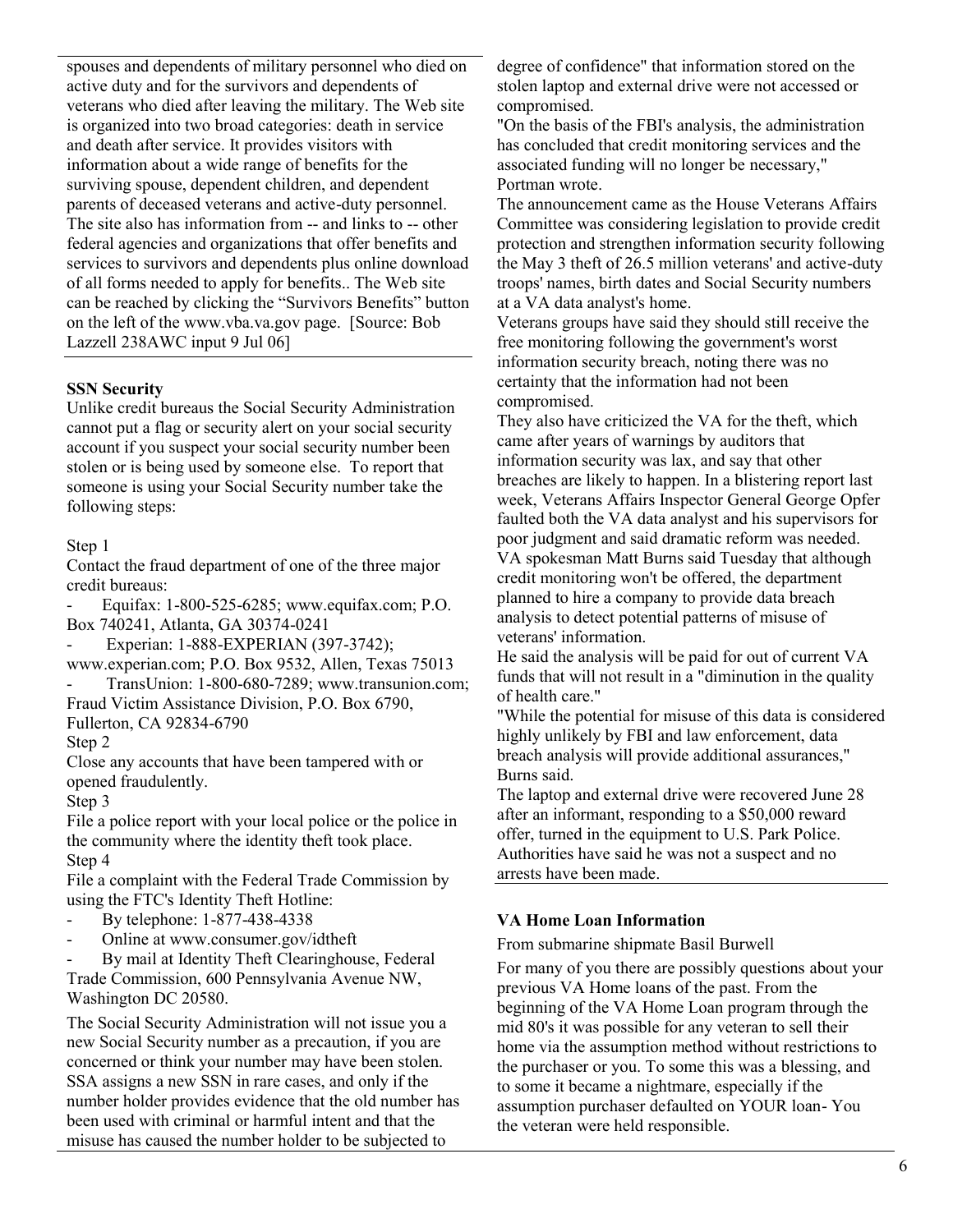recent economic or personal hardship. The FTC has produced a booklet to citizens remedy the effects of an identity theft. It describes what steps to take, your legal rights, how to handle specific problems you may encounter on the way to clearing your name, and what to watch for in the future. The contents of the booklet, Taking Charge: Fighting Back Against Identity Theft, are available on-line at

http://www.ftc.gov/bcp/conline/pubs/credit/idtheft.htm

#### **2006 National Ballot**

Attached to this e-mail is your ballot for the 2006 USSVI National ballot.

The attachment is in .pdf format. If you are not using your ballot that is in the "American Submariner", please print this .pdf file and complete as required. Disregard page 4 of the ballot. That is the Base tally sheet that will be completed at our next meeting.

*Make sure you only vote for the Regional Director for the Eastern Region. That is our region.*

If you cannot open the .pdf file, you can download the latest version of the free Adobe Reader at the following web site:

http://www.adobe.com/products/acrobat/readstep2.html



*"I told you, you should have VOTED!"*

I urge all of you that used your VA Home Loan Guarantee and sold your home via assumption to check into the current status of your old home loan. The VA office in Winston Salem, NC is the source of this information. Their toll free # is 888-244-6711. Before calling it will be necessary for you to go through your financial records and find the small green paper entitled Certificate of Eligibility (COE) on the back is what is called the "LH" number- this is what the VA will use to track down your loan and it's status. If the loan has been paid in full then no worry, if it has not been paid in full I urge you to make sure the VA has your current address so that in the event of default they will know where to contact you immediately so you can mitigate the damages to your credit. Many times the loan has been paid in full and the VA has not been notified by the lender that the loan was paid off. Dig for the information on your loan if it has been 30 yrs since you secured the loan to correct this information. Remember that the original assumption purchaser of your VA Home Loan might have sold the property to another non veteran purchaser without your knowledge once, twice or whatever. Additionally, if it has been paid in full or you have never had your COE updated I urge you to do so and remember that you can use your VA Home Loan guarantee again and again for your present home or a future retirement home. I think I have used mine about 5 times.

#### **Inspiration for "Men of Honor" dies**

Carl Brashear was the first black U.S. Navy diver Tuesday, July 25, 2006; Posted: 9:20 p.m. EDT (01:20 GMT) RICHMOND, Virginia (AP) -- Carl M. Brashear, the first black U.S. Navy diver who was portrayed by Cuba Gooding Jr. in the 2000 film "Men of Honor," died Tuesday, July 25. He was 75. Brashear died at the Naval Medical Center Portsmouth of respiratory and heart failure, the medical center said.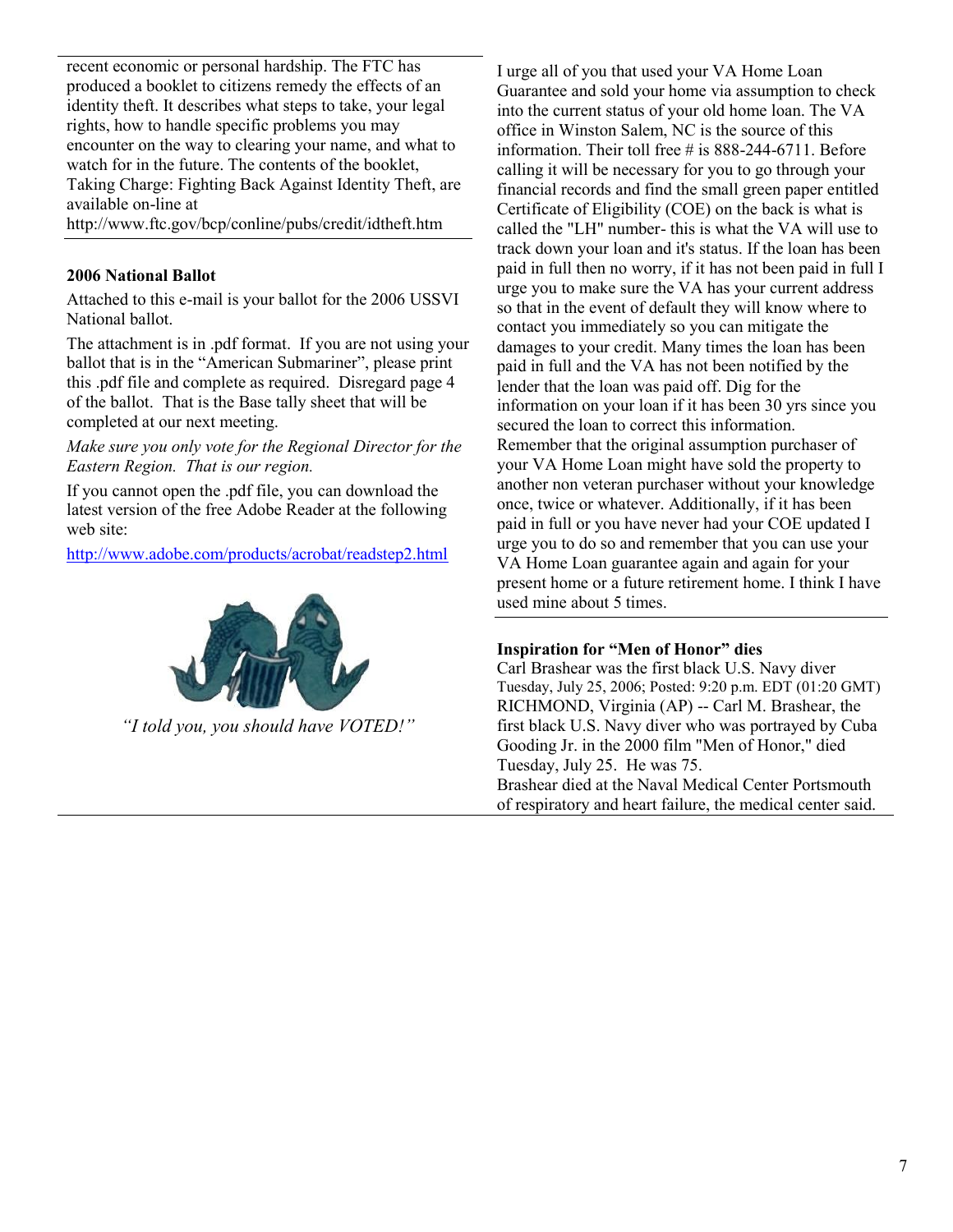

**Submarine Veterans Charleston Base Christmas Party – 2006**



# Start the Christmas season with your dolphin brothers!

Date: December 2, 2006

Time: Social Hour 1700 Dinner 1830

Place: Gatherings Dorchester, SC (maps will be provided)



- Fully catered
- Includes soft drinks, beer and assorted liquor
- Do not bring anything!
- Door prizes
- 50/50 Depth Charge Drawing
- Beautiful country setting
- Ample parking

Cost: \$5.00 each for Charleston Base members and <u>one</u> guest (wife, girlfriend, etc.)

\$10.00 each for other non-member guests

Tickets: Tickets will be on sale beginning August 10 at the meeting. You MUST have a ticket to attend. No at the door sales. Deadline for ticket purchase is November 9, meeting night. There will be no ticket sales after November 9. Plan early, buy early!

> Deadline is FIRM…NO EXCEPTIONS Do not lose your ticket…tickets are required for entry and door prize drawings